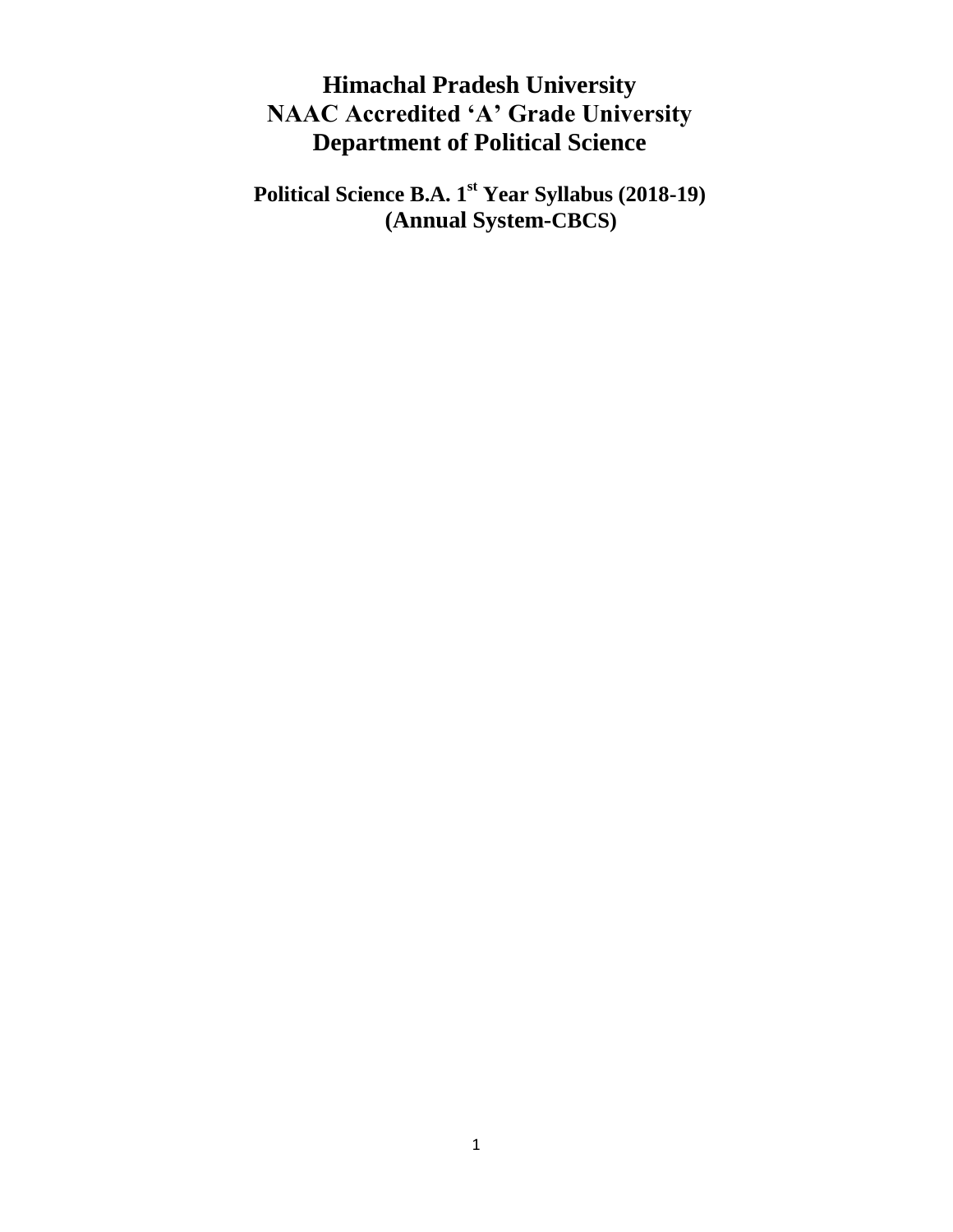# **Syllabus as approved by the relevant Academic Bodies:**

# **The following issues and items were discussed and approved:**

(The Board of Studies adopted the division of marks of the course as per the existing norms under CBCS (RUSA) i.e. 70 percent for theory paper and 30 percent for internal assessment. For determining CCA the following procedure shall be applicable:

- (i) 5 marks for Attendance and Class Response
- (ii) 5 marks for Class Test to be taken on completion of 40 percent syllabi by the class teacher.
- (iii) 10 marks for House Test to be taken on completion of 75 percent of syllabi
- (iv) 10 marks for Assignment/Seminar/Class Test/Tutorial/Quiz etc.

Total =  $5 + 5 +10 +10 = 30$ 

**Instructions for Class Teachers for Conducting Class Test and House Test and Evaluation of Assignments/Seminar/Class Test/Tutorial/Quiz etc.**

**Note: Time allowed for conducting Class Test and House Test shall be 1 Hour & 1.30 Hours respectively.**

# **(A). Mode of Conducting Class Test and House Test:**

Class Test will be conducted after the completion of 40 % of syllabus and House Test after 75 % of syllabus. House Test shall consist of the course covered after Class Test. Three types of questions shall be set in both Tests:

- 1. Five defining questions of 1 mark each  $=$  5 marks.
- 2. Two questions of short answer-type in about  $100$  words each of  $2.5$  marks  $= 5$  marks.
- 3. Two questions of about 300 words (each of 5 marks) = 10 marks.

Total marks  $5+5+10=20$  marks (reduced in proportion of the total marks.)

Total weightage: 5 marks for Class Test and 10 marks for House Test.

(B) Distribution of marks for evaluation of Tutorial/Home Assignment/ Field Report and Survey. (in case of Skill Enhancement Courses) :

- 1. 4 marks are assigned for the quality of contents and structure of the assignment.
- 2. 3 marks are assigned for the clarity of language of the script (English or Hindi) and its presentation in the classroom.
- 3. 3 marks are assigned for defending the assignment in the classroom or in group discussion.

**Total marks (4 +3+3) = 10 marks.**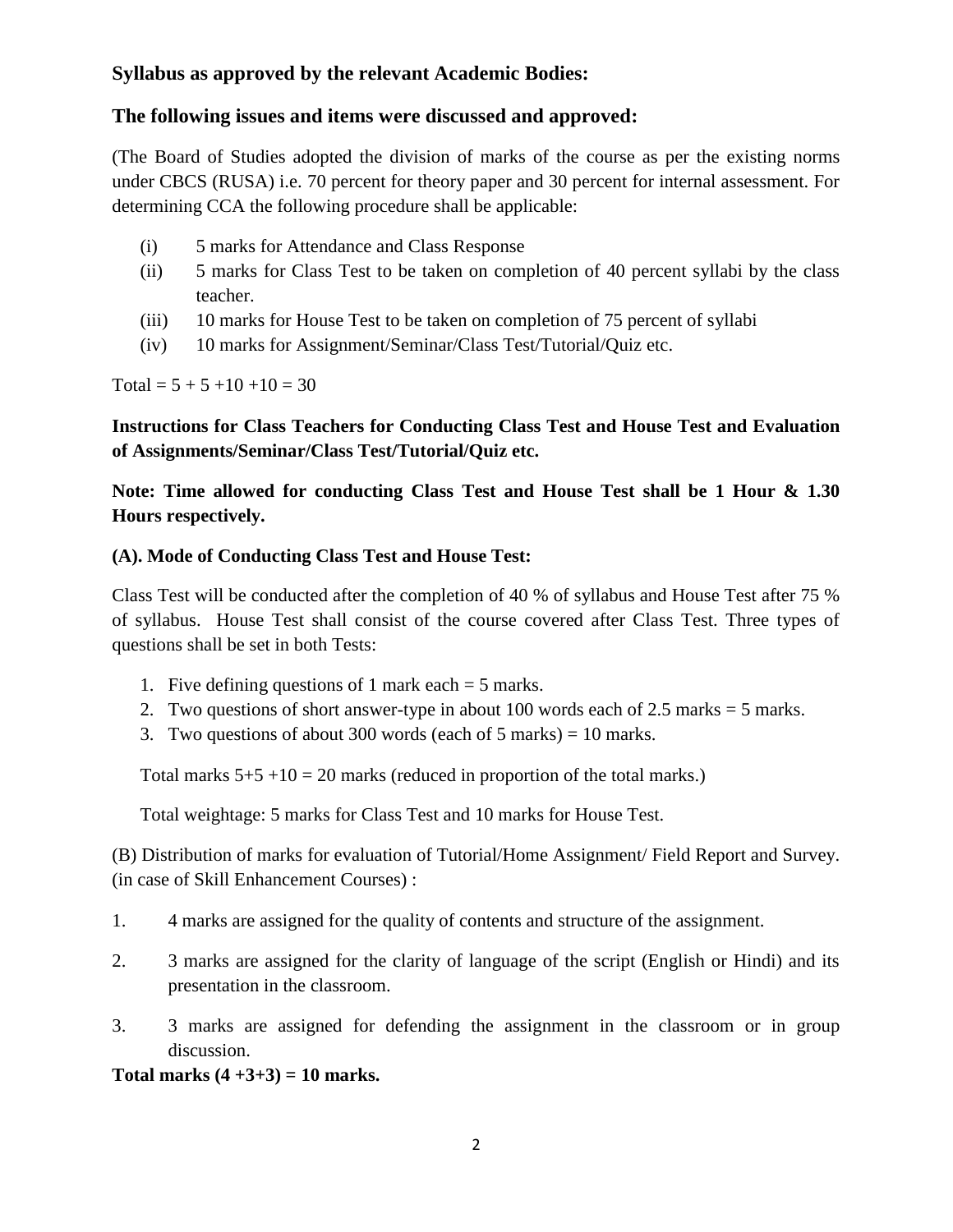Tutorial/Home Assignments may not be insisted upon skill enhancement courses. However, field report & survey (depending on applicability of the respective course) is an essential part of that course.

# **Item No. I Guidelines for Paper Setting**

It was decided by the BOS (UG) that the pattern of paper setting shall be as follows:

The paper shall consist of two sections (Section I and Section II covering the entire syllabi)

Section –I shall have two parts (Part A and Part B), Part A shall consist five short answer type questions of two marks each covering the entire syllabi. Answers should be limited to 25-30 words. **(5 x 2 = 10)** 

Part-B shall consist seven questions covering the entire syllabi. The candidate shall attempt any four questions (each question to be answered within 70-75 words).

 $4 \times 5 = 20$ 

Section –II. This section shall consist eight questions covering the entire syllabi/unit. The candidate shall attempt four questions, one from each unit.

 $4 \times 10 = 40$ 

### **Item No. II Course Structure**

Students enrolled from the academic session 2018-19 onwards shall have to study following course in three years degree programme. **B.A. 1st Year** 

Paper –I **Introduction to Political Theory.** Core Course – DSC-1A (Code POLS-101)

Paper -II **Indian Government and Politics.** Core Course – DSC -1B (Code POLS-102).

**B.A. 2nd Year** 

Paper-III **Comparative Government and Politics.** Core Course –DSC-1C (Code POLS -201)

Paper-IV **Introduction to International Politics.** Core Course– DSC-1D (Code POLS -202)

**B.A. 3rd Year** 

Paper – V **Themes in Contemporary Political Theory.** Core Course–DSE-1A (Code POLS 301)

Or

**Basic Concepts of Public Administration and Public Policy.** Core Course–DSE-1B (Code POLS 301)

Paper –VI **Democracy and Governance.** Core Course DSE–1C (Code POLS-302)

Or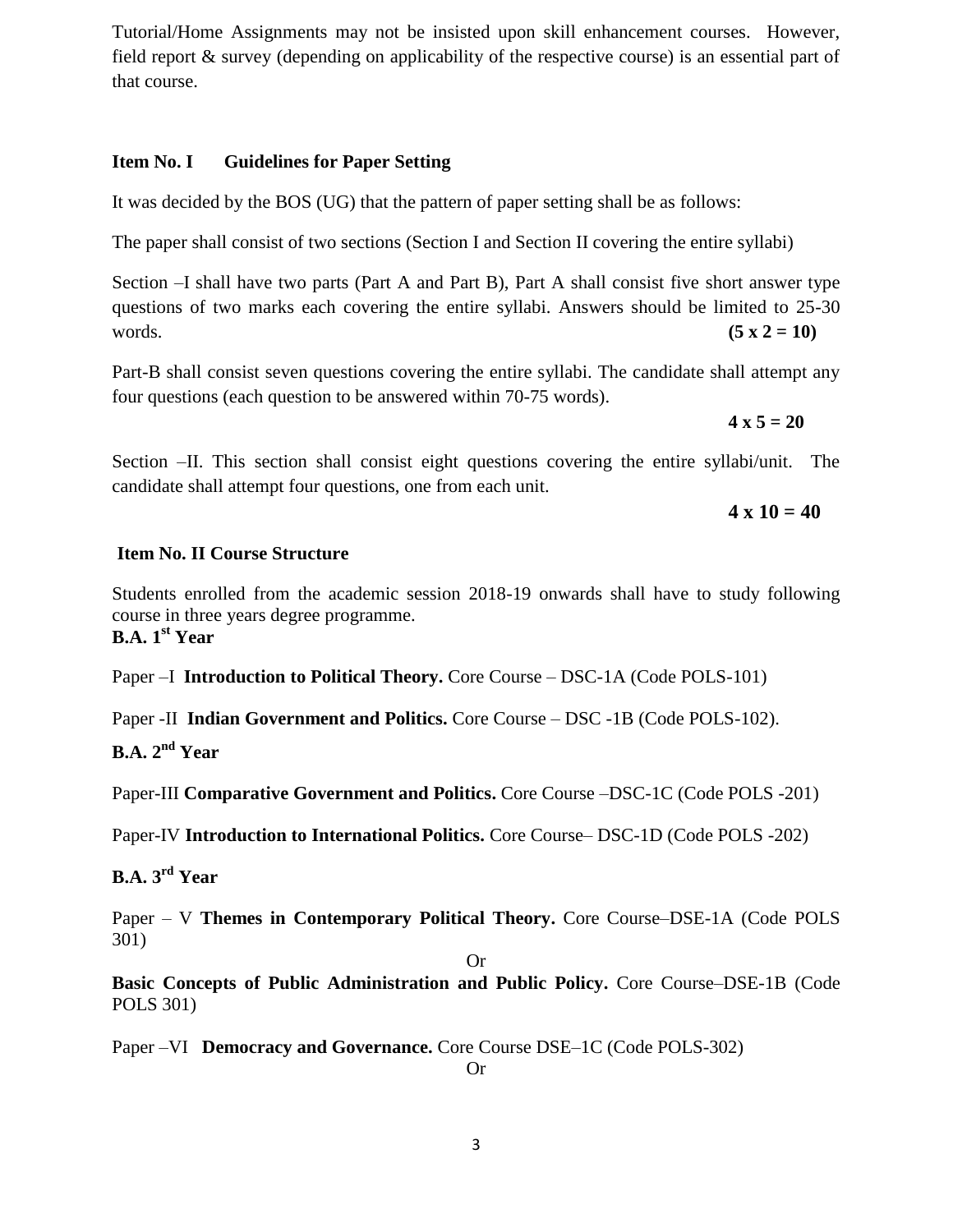**International Organizations with special reference to working of United Nations** Core Course DSE 1 D (Code POLS-302)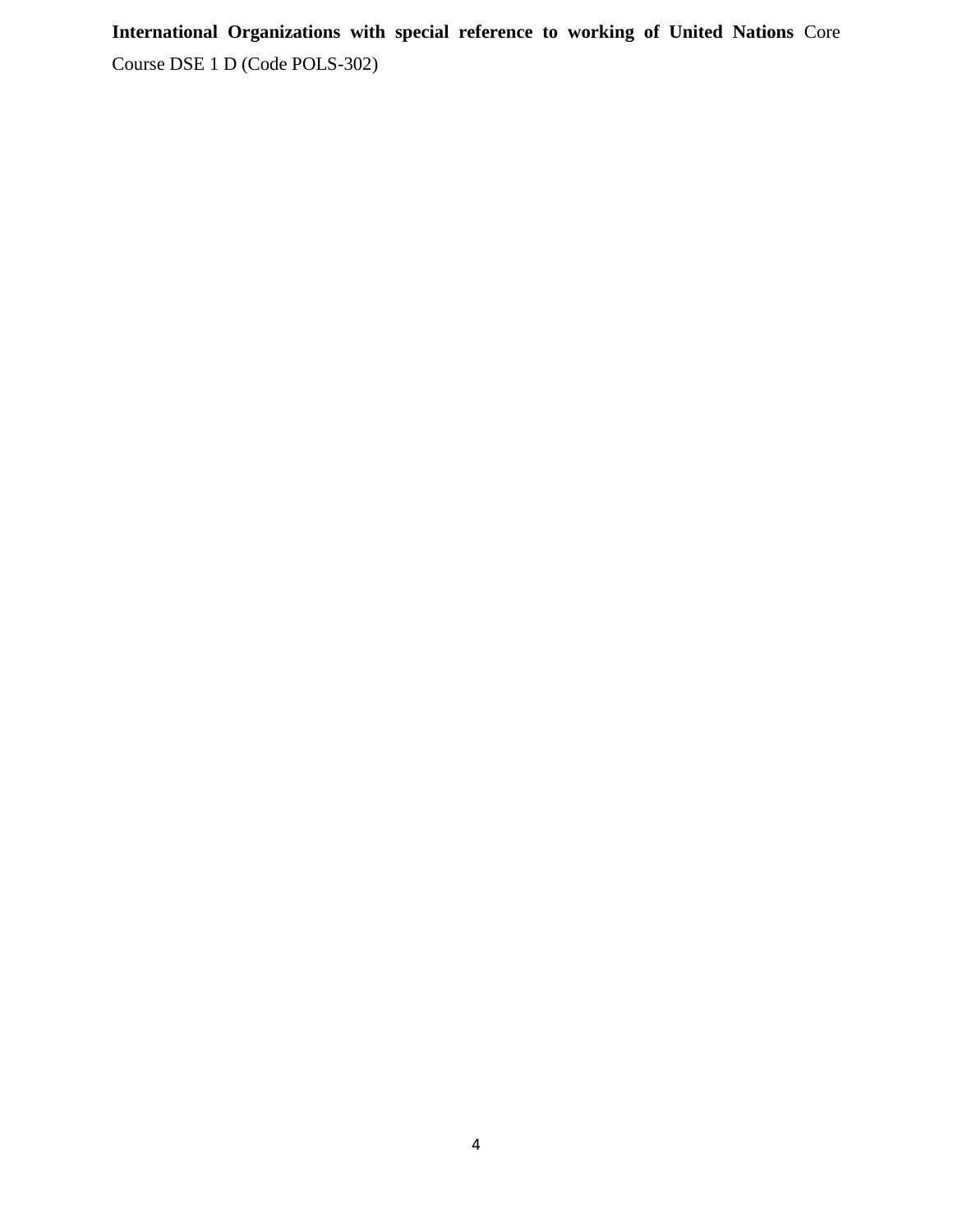# **Item No. III: Detail of Syllabi of Courses to be studied in the First Year. BA Political Science Syllabus (Regular) BA-1st Year (Annual System)** Core Course – DSC-1-A, Code: POLS 101 **Introduction to Political Theory COURSE CONTENT**  Unit Topic

| Umu             | TODIC.                                                                                       |
|-----------------|----------------------------------------------------------------------------------------------|
| ΙI              | What is politics and what is Political Theory?, What is its relevance?                       |
| IП              | State, Civil Society, Liberty, Equality, Justice, Rights,                                    |
| $\mathbf{III}$  | Debates: a. Democracy and Economic Growth, b. Liberal and Socialist Perspectives.            |
| $\overline{IV}$ | Protective discrimination and principles of fairness. State intervention and the Institution |
|                 | of Family                                                                                    |

### **Suggested Readings:**

- 1. M.P. Jain, *Political Theory, Liberal and Marixian*, Authors Guild Publications, 1985, Delhi.
- 2. S.P. Verma, Modern *Political Theory,* Vikas Publishing House, Pvt. Ltd., 1992, New Delhi.
- 3. R.C. Vermani, *An Introduction to Political Theory*, Gitanjali Publishing House, New Delhi, 1997.
- 4. Rajeev Bhargava and Ashok Acharya (eds), *Political Theory: An Introduction,* Pearson, 2017, New Delhi.
- 5. McKinnon, C. (ed.) *Issues in Political Theory*, New York; Oxford University Press, 2008.
- 6. Swift, A., *Political Philosophy: A Beginners Guide for Students and Politicians*, Cambridge: Polity Press, 2001.
- 7. Dahl, R., Shapiro, I. and Cheibub, A.J. (eds.) *The Democracy Source Book*, Cambridge, Marsa Chusetts: MIT Press, 2003.
- 8. O.P. Gauba, *An Introduction to Political Theory* Mac Millan Publishers, Delhi 2014.
- 9. Andrew Heywood, *Political Theory: An Introduction*, Palgrave, London 2015.
- 10. Andrew Shorten, *Contemporary Political Theory*, Palgrave Mac Milan, London, 2016.
- 11. Danid Held, (ed.), *Political Theory Today*, Stanford University Press, 1991.
- 12. Sushila Ramaswamy, (2nd ed.) *Political Theory: Ideas & Concepts,* PHI Learning Private Limited, Delhi. 2015.
- 13. Adi H. Doctor, *Issues in Political Theory*, Sterling Publishers Pvt. Ltd., 1985.
- 14. A. C. Kapoor, *Principles of Political Science*, S. Chand Publishing, Delhi, 2009.
- 15. Eddy Asirvatham & K.K. Mishra *Political Theory*, S. Chand Publishing Delhi.
- 16. Vidya Dhar Mahajan, *Political Theory (Principles of Political Science),* S. Chand Publishing, Delhi, 2013.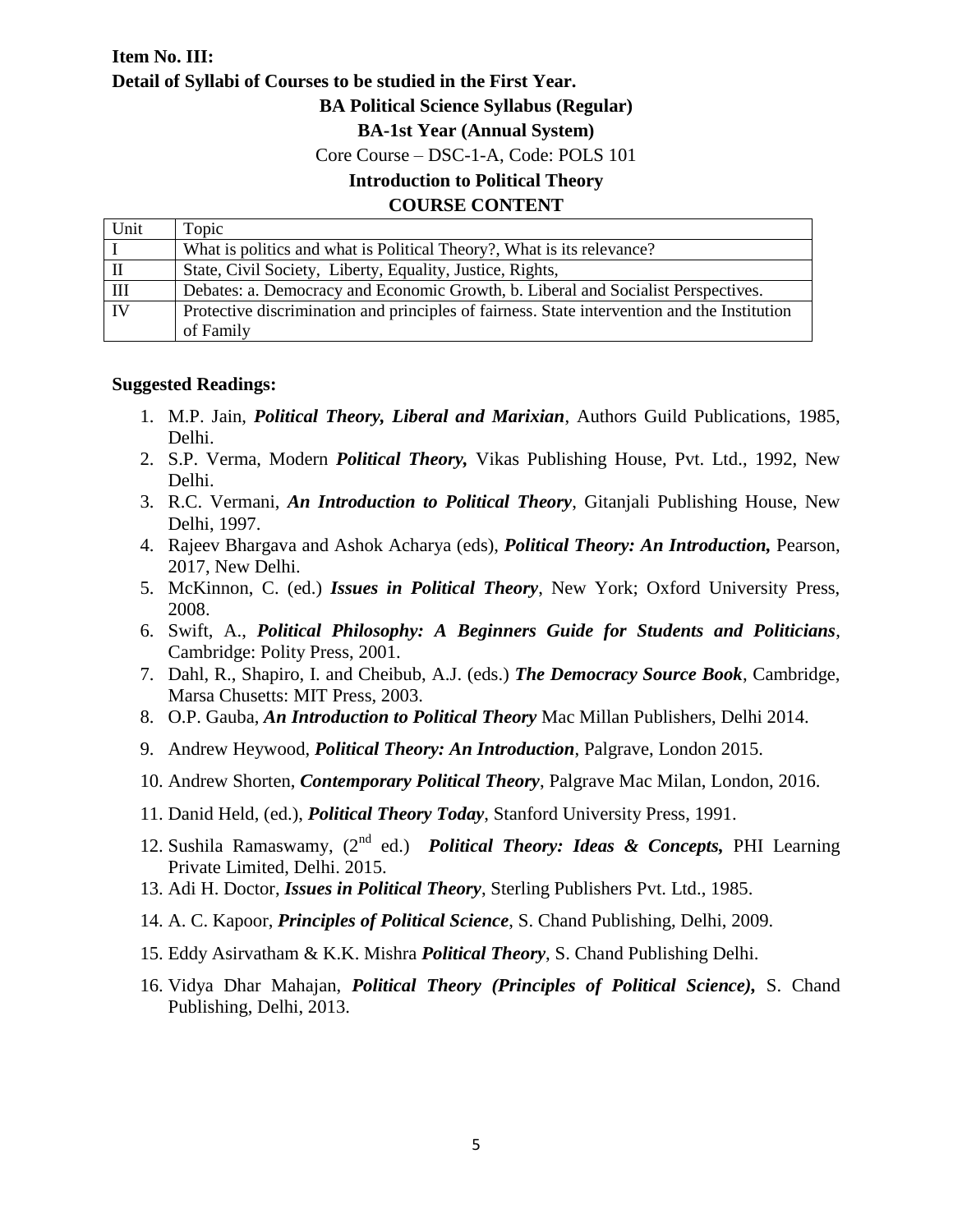# **BA Political Science Syllabus Regular B.A. 1 st Year (Annual System) Core Course –DSC-1-B, Code POLS102 Indian Government and Politics COURSE CONTENT**

| Unit         | Topic                                                                                |
|--------------|--------------------------------------------------------------------------------------|
|              |                                                                                      |
|              | Nature of Indian State, Liberal, Marxist and Gandhian Approaches to study Indian     |
|              | <b>Politics</b>                                                                      |
| $\mathbf{I}$ | Indian Constitution; Features, Fundamental Rights and Directive Principles,          |
|              | Parliament, Office of Prime Minister and Judiciary. Power Structure in India: Caste, |
|              | Class and Patriarchy.                                                                |
| Ш            | Religion and Politics, Secularism and Communalism; Parties and Party System in       |
|              | India.                                                                               |
| IV           | Social Movements : Workers, Peasants, Environmental and Women's Movements.           |
|              | Strategies of Development: Planned Economy and Neo-liberalism.                       |

### **Suggested Readings:**

- 1. Rajni Kothari, *Politics in India*, Orient Black Swan, New Delhi 2011.
- 2. Rajni Kothari, *Caste in Indian Politics* (Revised Edition) Orient Black Swan, New Delhi, 2013.
- 3. Bipan Chandra, *India after Independence*, Penguin Books, New Delhi, 2000.
- 4. Bipan Chandra, Mridula Mukherjee and Aditya Mukherjee, *India Since Independence*, Penguin Books, Gurgaon, 2007.
- 5. J.C. Johari, *Indian Politics*, Vishal Publication, New Delhi, 1981.
- 6. Prakash Chander, *Indian Government and Politics – A Study of Indian Political System*, Book hive New Delhi.
- 7. A.S. Narang, *Indian Government & Politics*, Gitanjali, Publishing House, New Delhi, 2013.
- 8. Bidyut Chakrabarty, and Rajendra Kumar Pandey, *Indian Government and Politics*, Sage Publication, New Delhi,2008.
- 9. Durga Das Basu, *Introduction to the Constitution of India*, Lexis Nexus, Gurgaon, 2015.
- 10. M. Lakshmi Kant, *Indian Polity*, Mc Graw Hill Education (India) Private Limited, Chennai, 2017.
- 11. B.L. Fadia, *Indian Government and Politics*, Sahitya Bhawan, Agra, 2013.
- 12. Subhash C. Kashyap, *Our Parliament,* National Book Trust India, New Delhi,1989.
- 13. Subhash C. Kashyap, *Our Constitution–An Introduction to India's Constitution and Constitutional Law*, National Book Trust India, New Delhi,1994.
- 14. W.H. Morris-Jones, *The Government and Politics of India*, Universal Book Stall New Delhi, 1989.
- 15. Austin, G., *Indian Constitution: Corner Stone of a Nation*, Oxford University Press, New Delhi, 1999.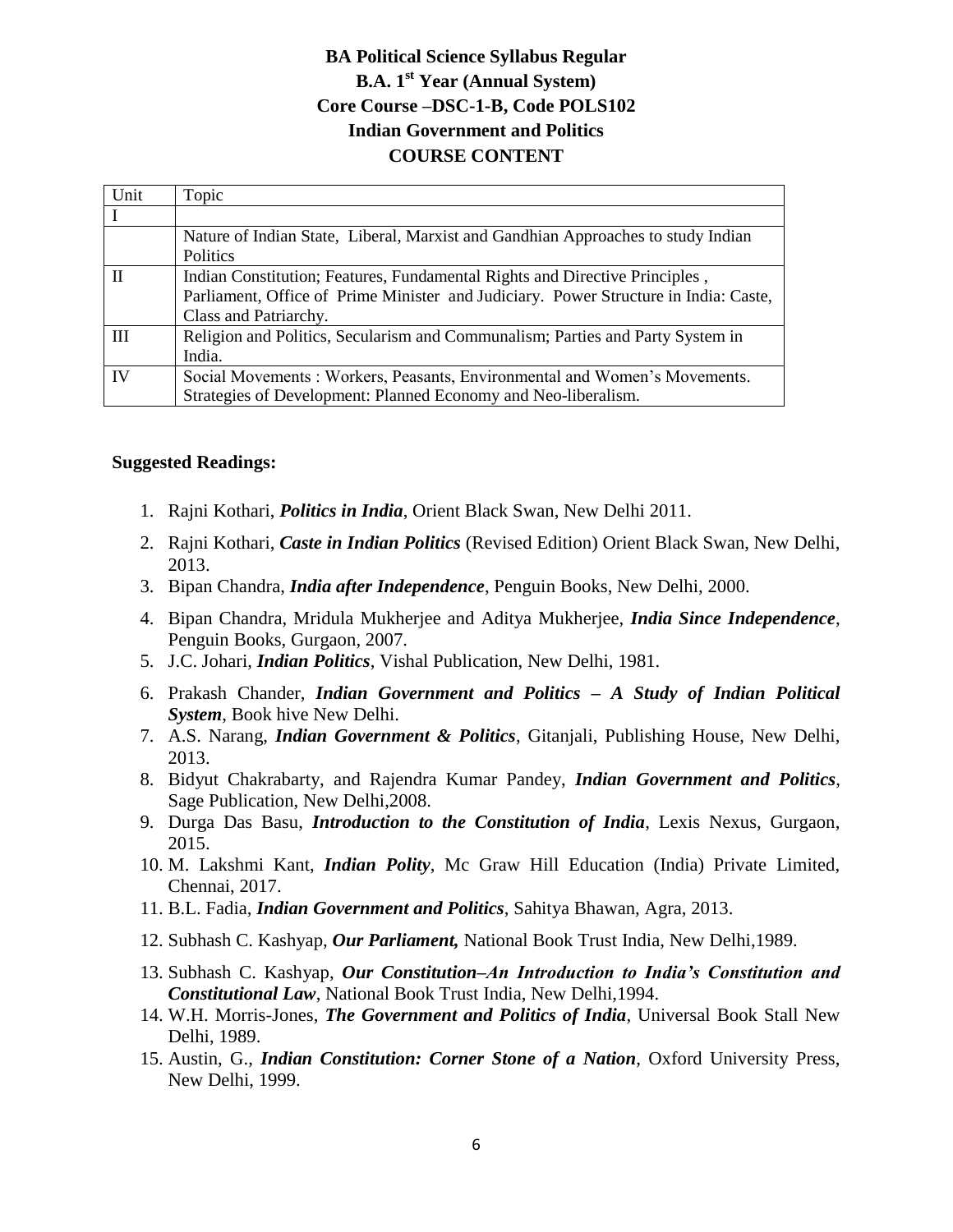- 16. Austin G., *Working a Democratic Constitution: A History of the Indian Experience*, Oxford University Press, New Delhi, 2004.
- 17. M.V. Pylee, *An Introduction to the Constitution of India*, Vikas Publishing, House, New Delhi, 1995.
- 18. Robert L. Hardgrave, *India: Government and Politics in a Developing Nation*, Thomson Higher Education, USA, 2008.
- 19. Andre Beteille, *Caste, Class and Power*, Oxford University Press, New Delhi, 1968.
- 20. Paul R. Brass, *Politics of India Since Independence*, Cambridge University Press, Cambridge, 1990.
- 21. M.P. Jain, *Political Theory, Liberal and Marixian*, Authors Guild Publications, Delhi.1985.
- 22. S.P. Verma, *Modern Political Theory,* Vikas Publishing House, Pvt. Ltd., 1992, New Delhi.
- 23. Atul Kohli, *Democracy and Discontent: India's Growing Crisis of Governability* Cambridge University Press, Cambridge, 1990.
- 24. Achin Vinayak, *Painful Transaction: Bourgeois Democracy in India*, Verso Books, London, Newyork, 1990.
- 25. Christophe, Jaffrelot, *Religion, Caste and Politics in India*, Primus Books, Delhi, 2010.
- 26. Pratima, Asthana, *Women's Movement in Indi***a**, Vikas Publishing House, Delhi, 1974.
- 27. Neera Desai, (ed.), *Women in India*, Vora Publishers, Bombay, 1977.
- 28. Ghanshyam Shah, *Social Movements in India: A Review of Literature*, Sage Publications, New Delhi 1990.
- 29. Dhanagara D., *Peasant Movement in India 1920 -50,* Oxford University Press New Delhi, 1983.
- 30. Vipan Chandra, *Communalism in Modern India*, Vikas Publishing House, New Delhi, 1992.
- 31. Lloyd I. Rudolph and Susanne Hoeber Rudolph, *In Pursuit of Lakshmi, Political Economy of the Indian State*s, Orient Longman, Bombay, 1987.
- 32. Zoya Hassan, *Parties and Party Politics in India: Themes in Politics*, Oxford University Press, New Delhi, 2004.
- 33. Rekha Diwakar, *Party System in India* (Oxford India Short Introduction Series), Oxford University Press, New Delhi.
- 34. Madhav Khosla, *The Indian Constitution*, Oxford University Press, New Delhi, 1981.

#### **Item No. IV:**

The details of Syllabi of Core Courses (Both DSC and DSE) to be studied in  $2<sup>nd</sup>$  and  $3<sup>rd</sup>$  year along with skill Enhancement Course (SEC) and Generic Elective (GE) shall be finalized in the next meeting of the BOS (UG).

### **NOTE:**

- (i) The Provision of CCA/IA shall not be applicable to students registered with ICDEOL, HPU, or to private candidates. Percentage of marks obtained in theory examination shall proportionately be given to the students of ICDEOL for CCA/IA component.
- (ii) All other provisions unless otherwise defined herein shall be determined in accordance with the provision of HP University Ordinance.